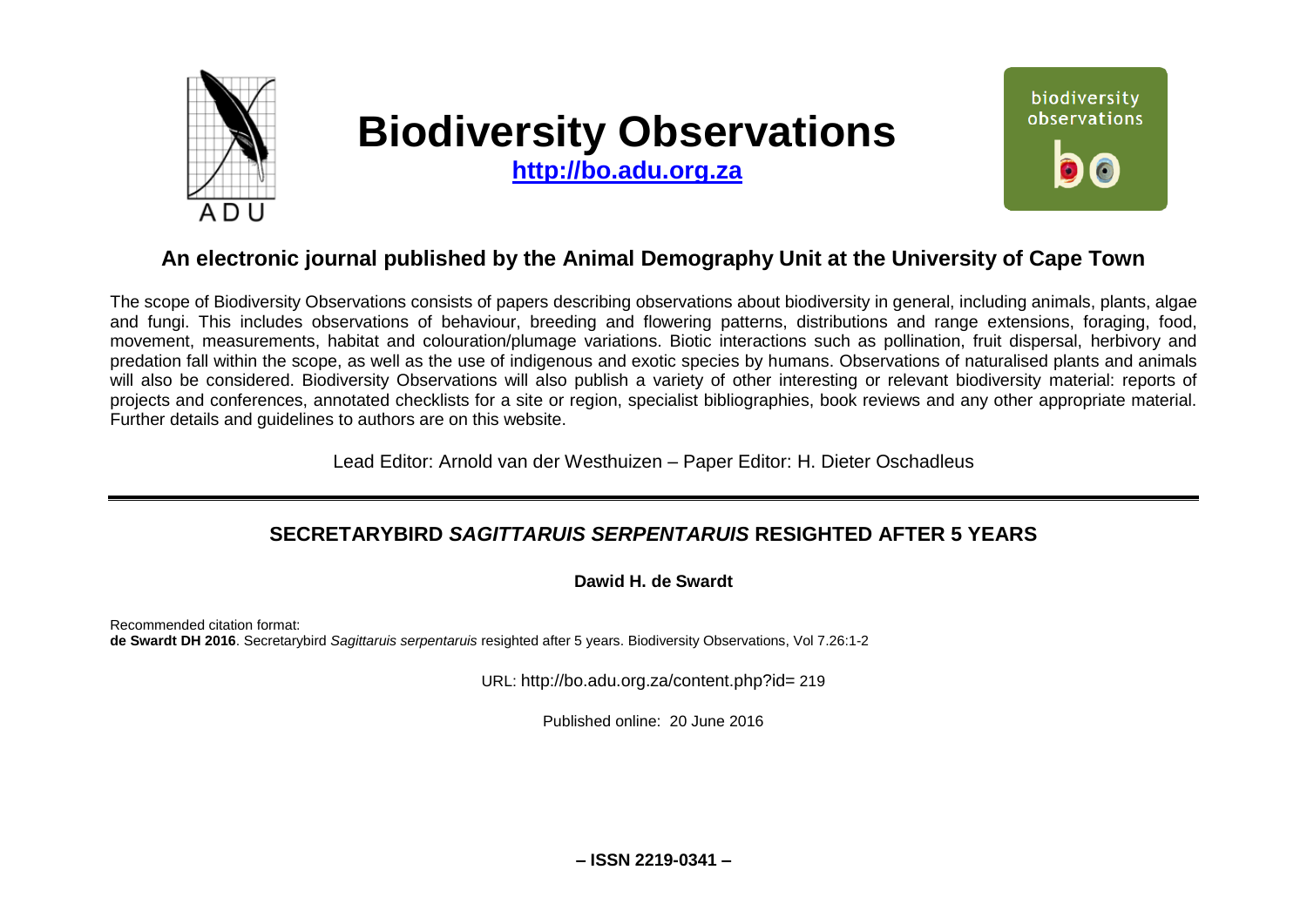

#### **SECRETARYBIRD** *SAGITTARUIS SERPENTARUIS* **RESIGHTED AFTER 5 YEARS**

*Dawid H. de Swardt*

Department of Ornithology, National Museum, P O Box 266, Bloemfontein 9300, South Africa dawie@nasmus.co.za

The longevity record for the Secretarybird *Sagittaruis serpentaruis* is 3 years and four months, with most recoveries having an elapsed time less than 7 months and juvenile mortalities are considered to be very low (Dean & Simmons 2015). This note reports on a new longevity record for this species.

Secretarybird nestlings were ringed in their nests in the Bloemfontein area since 1989 and a patagial tagging project was initiated on this species in 2009 (de Swardt 1990, 2010). The breeding season for Secretarybirds is mostly from June or July when nest building commences and the chicks stay in the nest up to 3 months (Dean Simmons 2005, pers obs). During July 2011 a nest was located in a *Ziziphus mucronata* tree with 2 nestlings already about 7 - 8 weeks old; these were ringed and patagial tagged (NM09 and NM10) on 23 July 2011 (De Swardt 2011). The year 2011 experienced high rainfall in the first part of the year which probably caused this pair to start nest building and egg lying later in the summer.

One of the nestlings (ring no. 9A54332, tag number NM09) was resighted three times (Table 1). The first resighting of this individual was on 12 March 2013 near the east gate of Willem Pretoruis Game Reserve near Senekal, Free State and the distance moved was about 170 kilometres. Later, in July 2014, it was observed in the Delmas district (locality unknown), Mpumalanga and was posted on

Facebook. Recently this individual was seen at the farm Rolspruit, Kinross in Mpumalanga on 7 June 2016 (Figure 1; Table 1), which was about 40 kilometres from Delmas. It can be speculated that NM09 spend the past two years in these parts of Mpumalanga. This sighting represents a distance moved of at least 440 kilometres and a time lapse of 4 years and 11 months (5 years if age is back dated to hatching). The nestlings were ringed at an age of 7 - 8 weeks in the nest.

This resighting record represents the oldest ringed Secretarybird in SAFRING's database. Observers and birders should be on the lookout for any patagial tagged Secretarybirds, vultures and other raptors and report these to SAFRING firstly (and also the Birds of Prey Working Group, and BirdLife South Africa).

Thanks to Ian Haggerty for photographing and reporting NM09 to BirdLife South Africa.

#### **References**

De Swardt DH. 1990. Grouth and behaviour of Secretarybird nestlings. Gabar 5: 22.

De Swardt DH. 2011. Late-summer breeding record for Secretarybirds *Sagittarius serpentarius* in the Free State. Gabar 22: 31-33.

De Swardt DH & Van der Westhuizen AC. 2010. First Secretarybirds *Sagittarius serpentarius* ringed with patagial tags in the Free State. Gabar 21: 56-59.

Dean WRJ & Simmons RE. 2005. Secretarybird *Sagittarius serpentarius*. pp. 542-543. In: Hockey PAR, Dean WRJ & Ryan PG (Eds). Roberts' - Birds of Southern Africa (7th ed). The Trustees of the John Voelcker Bird Book Fund, Cape Town, South Africa.